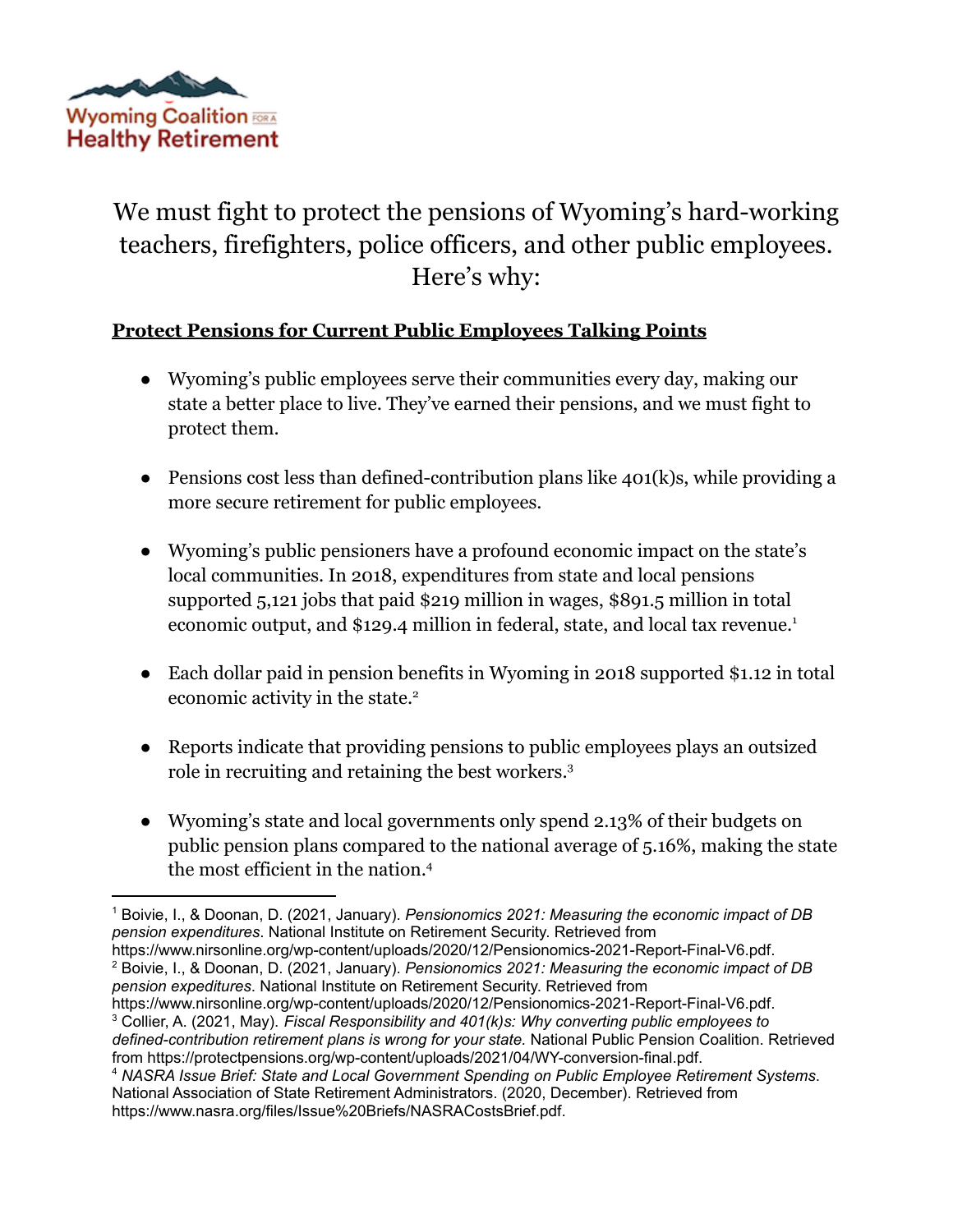

- 79% of pension benefit payments stay right here in Wyoming that's real money benefiting our local economies.<sup>5</sup>
- Public employees and retirees are the economic foundation for thriving communities, especially in rural Wyoming.
- In August 2021, the Department of Administration and Information in collaboration with the Jobs/Workforce Committeee found that 56% of public employees cite their retirement benefits as the reason they chose to work for the State of Wyoming. In the same survey, it was found that 55% of public employees cite their retirement as a reason they keep working for the State of Wyoming.<sup>6</sup>

## **Inflation Adjustment Talking Points**

- Retired public employees across the state are in dire need of an inflation adjustment this year. The cost of healthcare alone has put a major strain on retirees who have dedicated their entire careers to serving their communities.
- It has been 14 years since retired public employees have received an inflation adjustment in Wyoming. As the price of gas, groceries, and medication increases year after year, retired public employees are falling behind.
- In November, it was announced that Wyoming saw the state's annual inflation rate rise to 7.7%, which is the highest rise in annual inflation since the 2008 recession.<sup>7</sup> Wyoming's inflation rate was higher than the national average of  $6.8\%$ .<sup>8</sup>

<sup>6</sup> *State of Wyoming Compensation Facts: Budget Session 2022*. The Wyoming Department of <sup>5</sup> *Wyoming Retirement System Summary Report 2020*. Wyoming Retirement System. (2020). Retrieved from https://retirement.wyo.gov/-/media/Files/Admin/Summary-Reports/2020SummaryReport.ashx.

Administration and Information. 2022.

<sup>7</sup> Hall, Jasmine. "Wyoming sees highest inflation increase since early 2000s." *The Sheridan Press*. November 15, 2021. Retrieved from

https://www.thesheridanpress.com/news/regional-news/wyoming-sees-highest-inflation-increase-since-ea rly-2000s/article\_32f81efe-4642-11ec-b9dc-97addd360014.html

<sup>8</sup> Lane, Sylvan. "Annual inflation rises to 6.8 percent, the highest rate since 1982." *The Hill*. December 10, 2021. Retrieved from:

https://thehill.com/policy/finance/585263-annual-inflation-rises-to-68-percent-the-highest-rate-since-1982# :~:text=Economists%20expected%20the%20CPI%20to,is%20the%20highest%20since%201982.